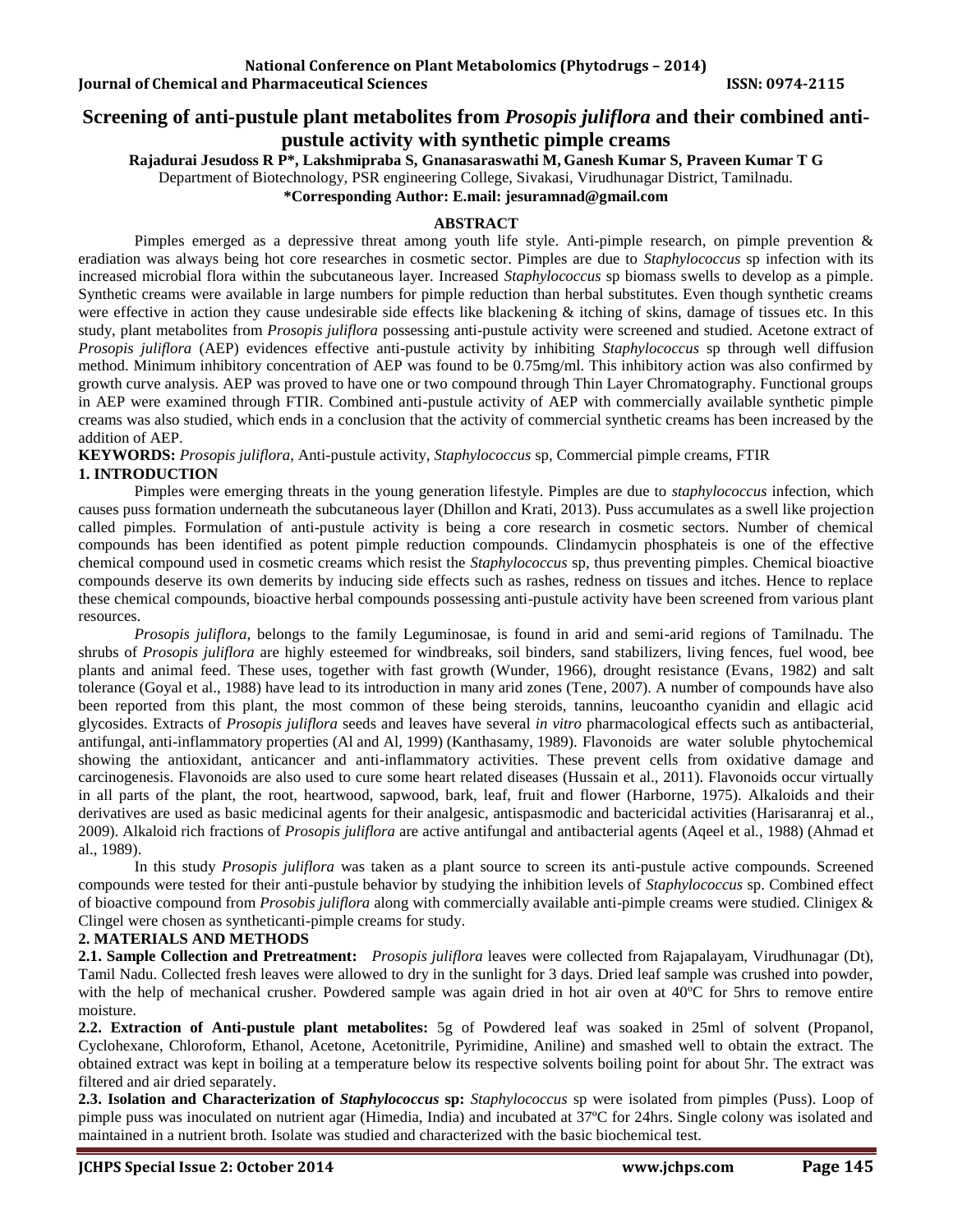# **National Conference on Plant Metabolomics (Phytodrugs – 2014)**

# **Iournal of Chemical and Pharmaceutical Sciences ISSN: 0974-2115**

### **2.4. Screening of Anti-pustule active plant metabolites**

**2.4.1. Well Diffusion Method: (**Elsa and Valentin*,* 2013): Anti-pustule activity of *Prosopis juliflora* leaf extract was screened through well diffusion method. 18hrs old culture of *Staphylococcus* sp was coated on a nutrient agar (Himedia, India) plate with wells. 50µl of Plant leaf extract of varied solvents were pipetted into the well as test samples. Respective solvents were loaded separately as a positive control. Inoculated plates were incubated at 37ºC for 24 hrs in static condition. Standard antibiotic discs were tested for its inhibition efficiency along with the test sample of plant extract. After incubation, plates were analyzed for zone of inhibition by measuring the radius of zones appeared.

**2.4.2. Growth Curve Analysis:** Plant leaf extract of particular solvent exhibiting anti-pustule activity in well diffusion method were dried into powder and tested for its inhibitory efficiency against *Staphylococcus* sp through growth curve analysis. *Staphylococcus* sp was inoculated in nutrient broth (Himedia, India) of 250ml with 1% inoculum along with 1% of plant leaf extract. Inoculated nutrient broth without plant extract was chosen as a positive control.

**2.4.3. Estimation of Minimum Inhibitory Concentration (MIC):** Powdered extract exhibiting anti-pustule activity, was taken with different dilutions with di-methyl sulfoxide (Himedia, India) as 0.75mg/ml, 0.5mg/ml, 0.25mg/ml. Diluted extracts were loaded in nutrient agar (Himedia, India) by spread plate technique inoculated with *Staphylococcus* sp by well diffusion method. Minimum concentration at which zone of inhibition occurs was measured as MIC.

**2.4.4. Thin Layer Chromatography** (Nithya and Muthumary, 2011): TLC analysis were carried out on Merck 0.25 mm silica gel plates, developed in the following solvent system as different concentrations of acetone (100%, 75%, 50% & 25%) and mixed solvent of cyclohexane:acetone:methanol (3:3:3) and their retention factor  $(R_f)$  values were calculated. Then the TLC plates were exposed to UV rays to visualize UV activated flavanoids. Number of compounds in the acetone plant extract was estimated through thin layer chromatography.

 $Rf =$  Distance travelled by the solute (cm)/Distance travelled by the solvent (cm)

**2.4.5. Fourier transform infrared analysis** (Nithya and Muthumary, 2011): The IR spectra of the extracted compounds were measured on Shimadzu FT-IR 8000 series instrument. Extractedsample was grounded with IR grade potassium bromide (KBr)  $(1:10)$  pressed in to discs under vacuum using spectra lab pelletiser. The IR spectrum was recorded in the region 4000–400 cm<sup>-</sup> 1 and the typical stretching frequency of the bioactive substance was recorded for further characterization analysis.

**2.4.6. Combined anti-pustule activity of leaf extract with synthetic pimple creams:** Anti-pustule activity of plant metabolite from the plant leaf extract was combined with the commercial synthetic anti-pimple creams containing clindamycin phosphate as their active ingredients i) Synthetic anti-pimple cream 1 (Clingel), ii) Synthetic anti-pimple cream 2 (Clinigex), and their combined effect was analyzed by well diffusion method and growth curve analysis. A mixture of 50mg AEP and 50mg of commercial pimple cream were taken as test sample. 50mg of commercial cream was kept as a positive control. **3. RESULTS** 

**3.1. Characterization of isolate:** On the basis of staining, the isolate was found to be gram positive bacteria with a cocci shaped structure. Its behavior towards biochemical test was listed in Table 1.

**3.2. Screening of anti-pustule active plant metabolites:** On initial screening of effective solvents for extracting potent antipustule compound from *Prosopis juliflora*, mid-polar solvent acetone shows effective inhibition which was evidenced in Table 2. Among various mid-polar solvent extracts, acetone extract of *Prosopis juliflora* (AEP) shows effective inhibition on *Staphylococcus sp* than the extracts of aniline, pyrimidine, acetonitrile (Table 2). This evidences AEP exhibits effective antipustule activity as shown in Fig 1. Minimum inhibitory concentration of AEP against *Staphylococcus* sp was found to be 0.75mg/ml were shown in Table 3. Growth curve analysis of AEP evidences 3 folds reduction of microbial growth, evidencing anti-pustule activity.

**3.3. Combined anti-pustule action of AEP with synthetic anti-pimple creams:** AEP on examined in combination with synthetic anti-pimple creams, shows effective inhibition than commercial synthetic anti-pimple creams as shown in Fig 2. AEP evidences 35% increased inhibition than commercial synthetic anti-pimple creams as evidenced from Table 4 and Fig 3.

**3.4. Thin layer chromatography:** Solvent system of varied concentration of acetone and mixed solvent system exhibits a single visual band with  $R_f$  around 0.6 on white light visualization as shown in Fig 4. UV visualization of TLC plate reveals the presence of two compounds with a close  $R_f$  value of 0.55 and 0.58 as on Fig 4 and Table 5.





**Figure.1.Anti-pustule activity by Growth curve analysis**

**Figure.2.Combined Anti-pustule activity of AEP with synthetic pimple creams**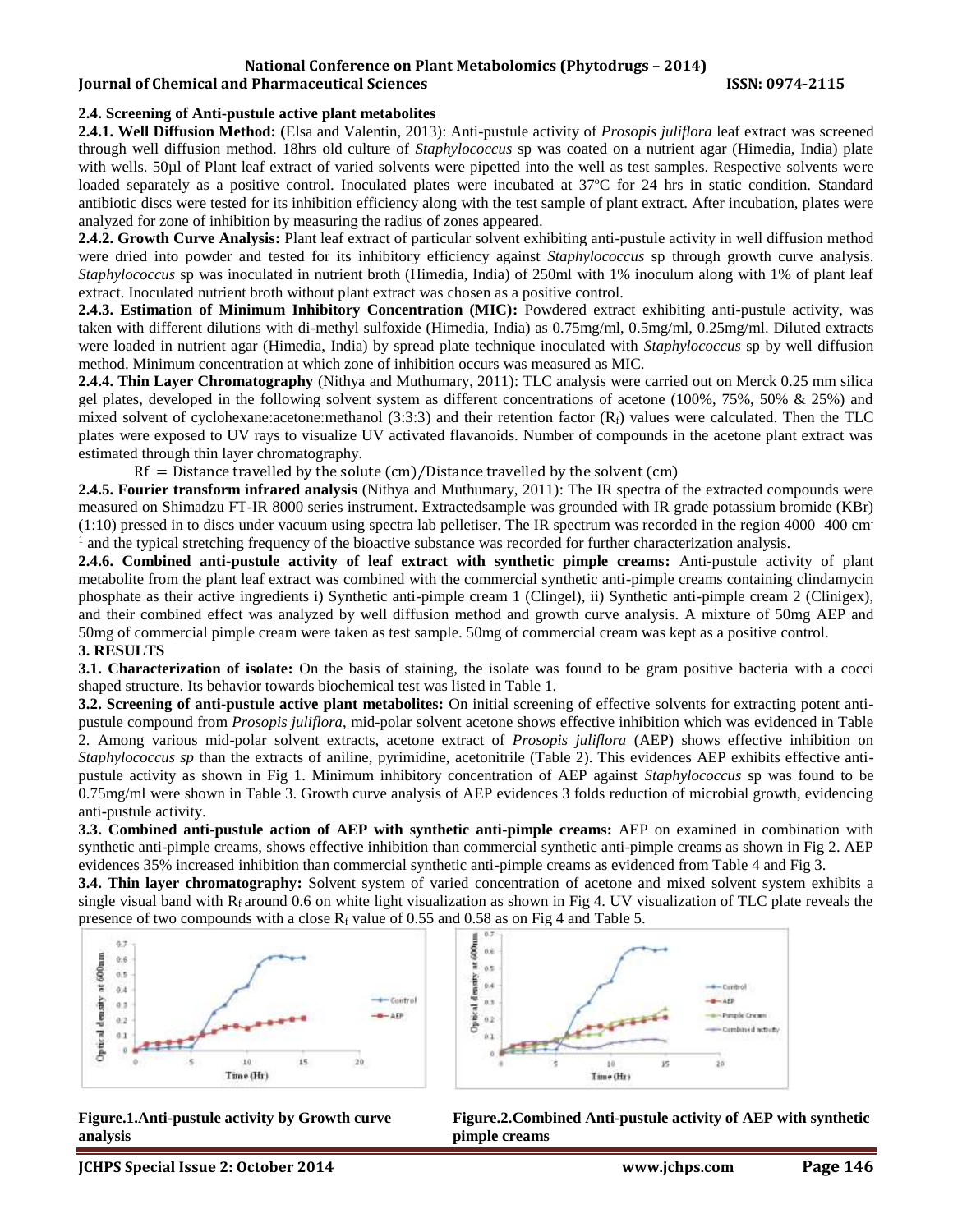# **National Conference on Plant Metabolomics (Phytodrugs – 2014) Journal of Chemical and Pharmaceutical Sciences ISSN: 0974-2115**



**Figure.2.Combined Anti-pustule activity of AEP with simple pimple creams**



**Figure.4.Thin Layer Chromatography**



**Figure.5.FTIR Analysis**

|  | Table.1.Zone of inhibition for different polarity based solvents against Staphylococcus sp |  |
|--|--------------------------------------------------------------------------------------------|--|
|  |                                                                                            |  |

| <b>Solvents</b>           | <b>Type of solvents</b> | Zone of inhibition in radius (mm) |  |
|---------------------------|-------------------------|-----------------------------------|--|
| Ethanol extract           | Polar                   | $6.5 \pm 0.3$                     |  |
| Ethanol                   |                         |                                   |  |
| Acetone extract           | Mid-Polar               | $18 \pm 0.2$                      |  |
| Acetone                   |                         |                                   |  |
| <b>Chloroform Extract</b> | Non-Polar               |                                   |  |
| Chloroform                |                         |                                   |  |

| Table.2.Alttr-pusture activity of Milu-I blat solvents |                          |                                   |  |  |
|--------------------------------------------------------|--------------------------|-----------------------------------|--|--|
| <b>Solvents</b>                                        | <b>Types of solvents</b> | Zone of inhibition in radius (mm) |  |  |
| Pyrimidine extract                                     | Mid-Polar                | $12.5 \pm 0.33$                   |  |  |
| Pyrimidine                                             |                          |                                   |  |  |
| Acetone extract                                        |                          | $20 \pm 0.3$                      |  |  |
| Acetone                                                |                          |                                   |  |  |
| Aniline extract                                        |                          | $12.5 \pm 0.3$                    |  |  |
| Aniline                                                |                          |                                   |  |  |
| Acetonitrile extract                                   |                          | $10 \pm 0.25$                     |  |  |
| Acetonitrile                                           |                          |                                   |  |  |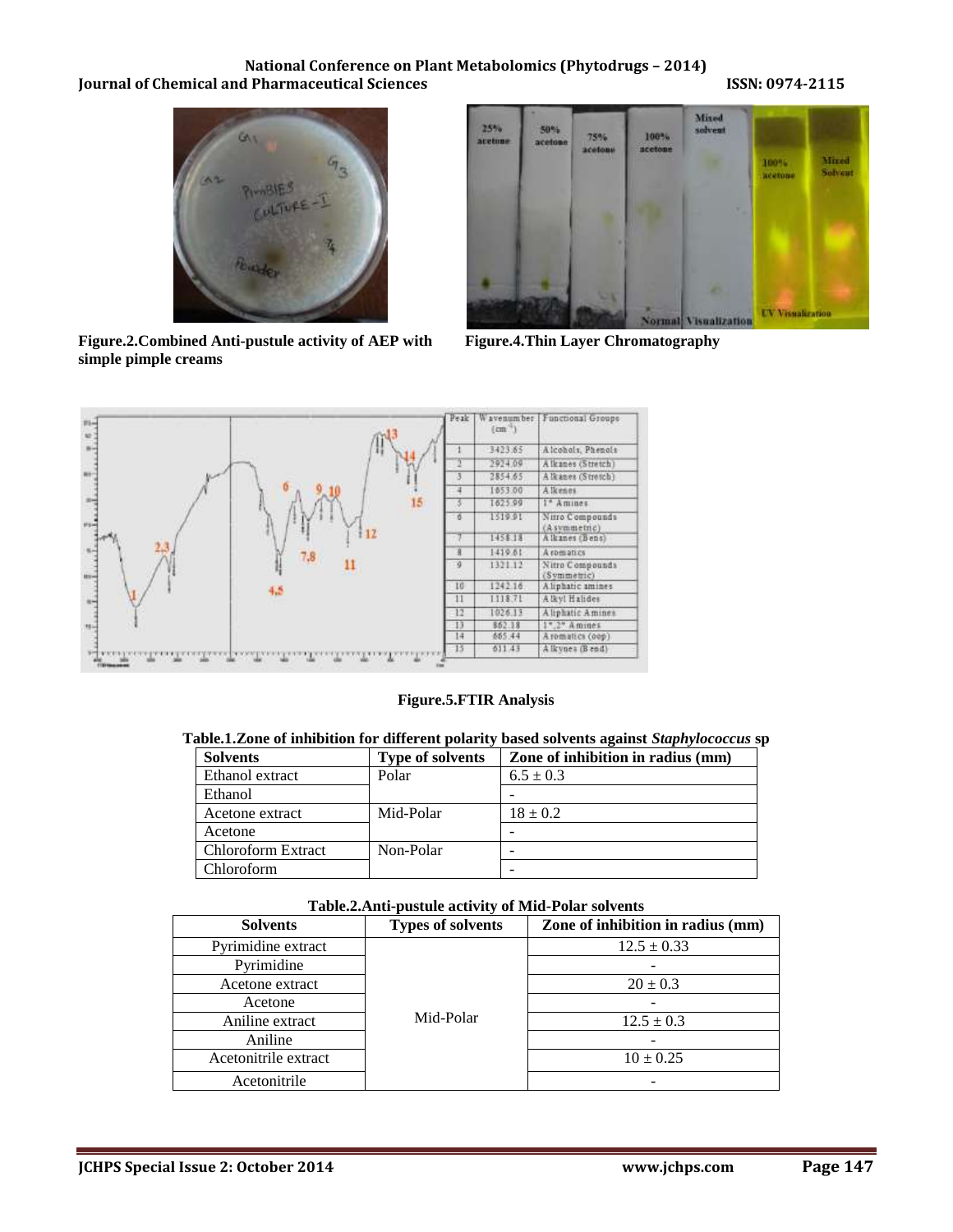| AEP concentration (mg/ml of DMSO) | Zone of inhibition in radius (mm) |  |
|-----------------------------------|-----------------------------------|--|
| 0.25                              | $4 \pm 0.5$                       |  |
| $0.5\,$                           | $4.5 \pm 0.3$                     |  |
| 0.75                              | $9 + 0.6$                         |  |

**Table.3. Minimum inhibitory concentration of AEP**

### **Table.4.Combined Anti-pustule activity AEP (Acetone plant extract) with Synthetic pimple creams**

| <b>Compounds</b>                            | Zone of inhibition in radius (mm) |  |
|---------------------------------------------|-----------------------------------|--|
| Acetone Extract of Prosobis juliflora (AEP) | $20 \pm 0.4$                      |  |
| $AEP + Synthetic$ pimple cream 1            | $26 \pm 0.3$                      |  |
| Synthetic pimple cream 1                    | $18 \pm 0.35$                     |  |
| $AEP + Synthetic$ pimple cream 2            | $28 \pm 0.3$                      |  |
| Synthetic pimple cream 2                    | $16 \pm 0.4$                      |  |

| Solvent system                           | No. of bands | $\mathbf{R}_{\mathbf{f}}$ |
|------------------------------------------|--------------|---------------------------|
| 100% Acetone                             |              | 0.625                     |
| 75% Acetone                              |              | 0.6                       |
| 50% Acetone                              |              | 0.6                       |
| 25% Acetone                              |              |                           |
| Cyclohexane : Acetone : Methanol (3:3:3) |              | 0.635                     |

#### **Table 5: Thin layer chromatography of AEP**

**3.5. FTIR:** FTIR analysis reveals about 15 peaks representing the available functional groups within the Acetone extract of *Prosopis juliflora*. Major peaks found in the region are3423.65, 2924.09, 1653.00, 1625.99, 1458.18, 1419.69, 1118.71 and 665.44 of wave number (Fig 5). The major functional groups are alcohols, phenols, aromatics, alkyl halides, alkanes and primary amines.

# **4. DISCUSSION**

**4.1. Anti-pustule activity of AEP:** Effective inhibition of acetone, aniline, acetonitrile, and pyrimidine extracts (Table 1 & 2) evidences that solvents of partial polarity were effective in extracting potential anti-pustule compound from *Prosopis juliflora*. It also evidences ethanol extract (polar solvent) of *Prosopis juliflora* shows an effective inhibition against *Staphylococcus* sp (Sathiya M and Muthuchelian K, 2008). Over varied mid-polar solvents, acetone was highly potent in extracting a single compound of effective anti-pustule activity. AEP evidences 20mm of zone of inhibition for 0.75mg/ml concentration, but Sathiya M and Muthuchelian K, 2008 concluded that 50mg/ml of ethanolic extract of *Prosopis juliflora* shows only 10mm zone of inhibition. This evidences acetone extract of *Prosopis juliflora* act 2 folds effective and greater than ethanolic extract of the same. David O *et al.,* 2009 also reported that acetone extract of *Prosopis* family shows below 8 mm of zone of clearance, which was about 2 times lesser than this study result for acetone extract. Shachi singh *et al.,* 2011 reported that ethanolic extract of *Prosopis juliflora* evidences zone of 13mm against *Staphylococcus* sp. Thin layer chromatography evidenced the presence of single compound in acetone extract. Mixed solvent system also evidences two compounds in acetone extract.

**4.2. Combined anti-pustule activity of AEP with synthetic anti-pimple cream:** Commercially available pimple creams are effective inhibitors of *Staphylococcus* sp. Commercial pimple creams on treating against *Staphylococcus* sp shows an average 17mm zone of clearance. Addition of AEP along commercial synthetic creams has evidenced an increased average zone of inhibition as 27mm. These results conclude that AEP has potent compound against *Staphylococcus* sp, which can be effectively used with commercial pimple creams to enhance their anti-pustule activity.

# **4.3. Growth curve analysis of** *Staphylococcus* **sp aided AEP & Pimple creams:**

**4.3.1. AEP activity:** AEP controls the growth of *Staphylococcus* 3 fold times than the control. AEP dominantly resist log phase of the system, thus limiting the biomass population. Once multiplication of pathogen has been resisted, chance of persistent infection will be eradicated. This indicates that AEP acts at the initial stage of pimple formation and prevents it by resisting early and late log phase of the pathogen.

**4.4. Combined activity:** Commercial synthetic anti-pimple creams resist early log phase potentially and exhibit partial resistance at late log phase of the pathogen life. Both AEP and synthetic anti-pimple creams are similar in action in inhibiting the pathogen. Synthetic anti-pimple creams also evidences 2 folds complete reduction of microbial biomass as compared with control. Combined action of AEP and synthetic anti-pimple creams acts 4 folds reduction of microbial biomass. AEP combined with synthetic anti-pimple creams induces early lag phase but totally resist and control microbial load in log and subsequent stationary phase.

Mechanism of AEP & synthetic anti-pimple creams in anti-pustule action was evidenced as complete fall of log phase of the microbial system.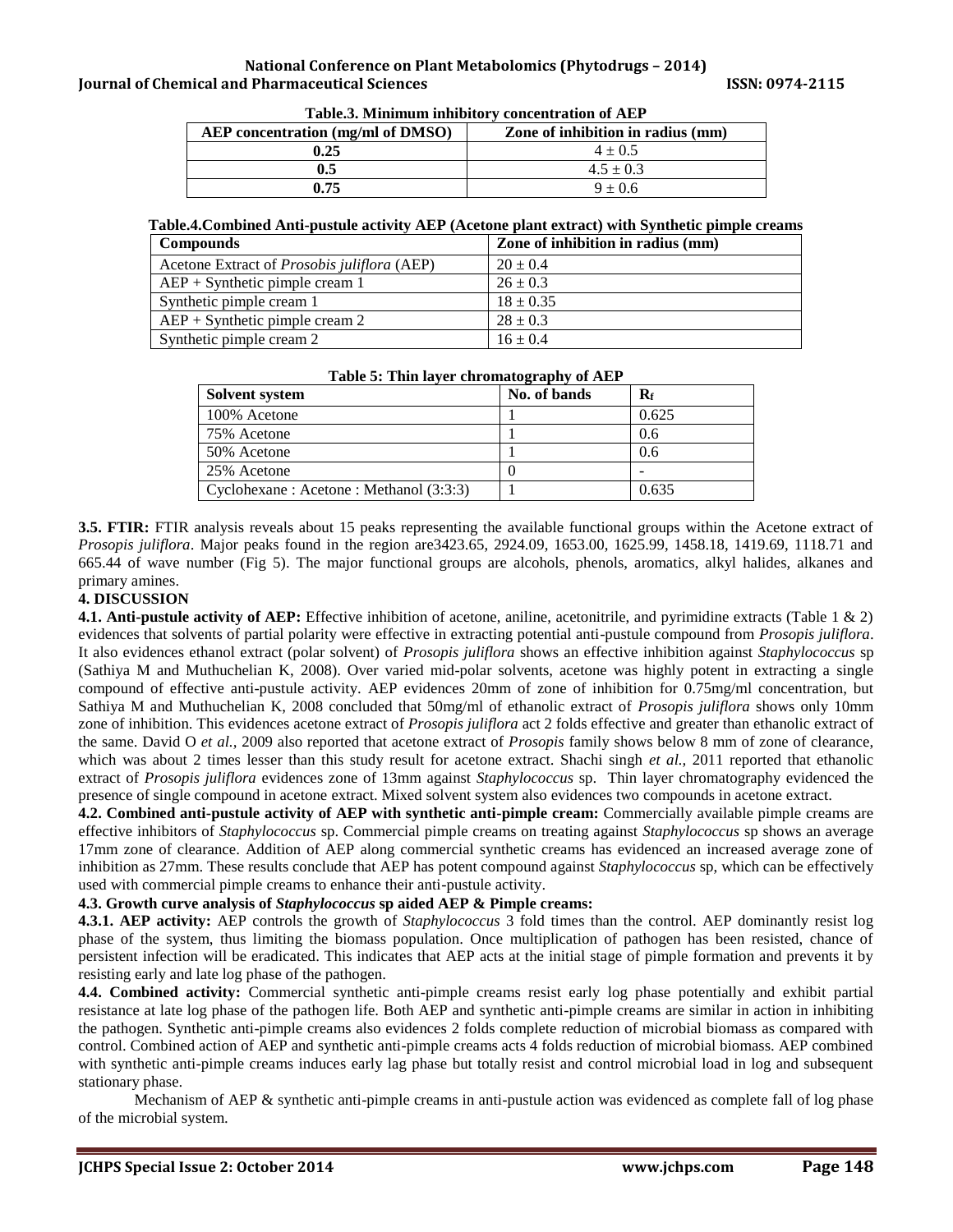### **National Conference on Plant Metabolomics (Phytodrugs – 2014) Iournal of Chemical and Pharmaceutical Sciences ISSN: 0974-2115**

**4.5. TLC and FTIR analysis:** On TLC analysis the number of compounds in the acetone extract was analysed. White light visualization evidences 1 band of  $R_f$  value around 0.6 in all eluting solvent system (i.e) different concentration of acetone and mixed solvent system. UV visualization evidences two bands in green and pink color of  $R_f$  valueas 0.58 and 0.56 respectively. Band of  $R_f$  value 0.58 of UV visualization and band of  $R_f0.6$  of white light visualization are seem to be same band containing same compound. So it is evidenced that the acetone extract of *Prosopis juliflora* found to contain two compounds from the obtained TLC results.

FTIR analysis concludes with a graph of 15 major peaks indicating the vital functional groups. Secojuliprosopinal (Choudhary MI et al, 2005), Juliflorine, Juliprosine (Ahmad VU et al., 1989), Isojuliprosine, Juliprosinene (Hiroshi N et al., 2004) are the major alkaloids found in leaf of *Prosopis juliflora* (Muhammad Ibrahim et al., 2013). Structures of the alkaloids include functional groups such as primary amines, alcohols, alkenes, aromatics. FTIR analysis of AEP reveals the presence of above mentioned functional groups in the wavenumber range 3423.65, 2924.09, 1625.99, 1419.61, 1118.71 of phenols, alkanes, primary amines, aromatics, alky halides indicating that AEP might have contain Juliflorine, Juliprosine, Juliprosinene. Thus this acetone extract was rich in alkaloids (DhananjayaSeturamanPrabha et al., 2014).

## **5. CONCLUSION**

Acetone extract of *Prosopis juliflora* found to contain potent anti-pustule active plant metabolite. Results of combined anti-pustule activity of AEP along with Synthetic anti-pimple creams reveals a fact that AEP can be strongly considered as an effective anti-pustule compound while formulating anti-pimple creams for immediate and effective resistance of *Staphylococcus* sp in preventing and controlling pimples.

# **ACKNOWLEDGEMENT**

I sincerely thank the management, HOD & faculty members of Department of Biotechnology, PSR Engineering College for their valuable guidance throughout this process. I also thank all my fellow friends who have been helped extensively in this study.

# **REFERENCE**

Ahmad VU, Azra S and Qazi S, Alkaloids from the leaves of *Prosopis juliflora*, Journal of Natural Products, 52(3), 1989, 497- 501.

Al ShakhHamed WMA and Al Jammas MA, The antimicrobial activity of alkaloidal fraction of *Prosopis juliflora*, Iraqi Journal of Veterinary Sciences, 12(2), 1999, 281-287.

Allen ON and Allen EK, The Leguminosae: A Source Book for Characteristics, Uses, and Nodulation. The University of Wisconsin Press, Madison, USA, 1981.

Aqeel A, Ahmad KA, Khan S, Qazi VU, Antibacterial activity of an alkaloidal fraction of *Prosopisjulflora*. Fitoterapia, 59(6), 1988, 481-484.

Choudhary MI, Nawaz SA, Zaheer-ul-Haq, Kamran MA, Nabeel MG, Arif ML, Jalil S, Khalid A, Ahmed A, Rode BM, Rahman A, Gilani A and Ahmad VU, Juliflorine: A potent natural peripheral anionic-site-binding inhibitor of acetylcholinesterase with calcium-channel blocking potential, a leading candidate for Alzheimers disease therapy. Biochemical and Biophysical Research Communications*,* 332, 2005, 1171-1179.

David O, Gema L, Guadalupe Valladares Cisneros, Ismael León Rivera, Oscar Dorado, Ramírez, Ma., Salinas Sánchez.Víctor M. Navarro García1, Antimicrobial activity of medicinal plants from the huautla sierra biosphere reserve in Morelos (México). Polibotanica, Núm. 28, 2009, 213-225.

DhananjayaSeturamanPrabha, Hans-UweDahms, PrabhaMalliga, Pharmacological potentials of phenolic compounds from Prosopis spp.-a review, Journal of Coastal Life Medicine, 2(11), 2014.

Dhillon KS and Krati R Varshney, Study of Microbiological Spectrum in Acne Vulgaris: An *In Vitro* Study. Scholars Journal of Applied Medical Sciences, 1(6), 2013, 724-727.

Elsa Lycias Joel, ValentinBhimba B, A secondary metabolite with antibacterial activity produced by mangrove foliar fungus *Schizophyllum commune*, International Journal of Chemical, Environmental & Biological Sciences, 1(1), 2013.

Evans J, Planetary Forestary in the Tropics. Oxford: Clarendon Press, 394, 1982.

Goyal SP, Bohra HC, Ghosh PK, Parakash I. Journal of Arid Environments, 14, 1982, 285.

Harborne JB, The Flavonoids, Academic Press, New York, Part-1, Chapters 1-11, 1975.

Harisaranraj R, Suresh K and Saravanababu S, Evaluation of the Chemical Composition *Rauwolfia serpentine* and *Ephedra vulgaris*. Advances in Biological Research*,* 3(5-6), 2009, 174-178.

Hiroshi N, Eri N, Syuntaro H, Yoshiharu F, Kosumi Y, Hideyuki S, Koji H, Growth inhibitory alkaloids from mesquite (*Prosopis juliflora,* Swartz DC.) leaves, Phytochemistry, 65(5), 2004, 587-91.

Hussain J, Khan FU, Riazullah Z Muhammad, Rehman NU, Shinwari ZK, Khan IU, Zohaib M, Imad-ud-Din and Hussain SM, Nutrient Evaluation and Elemental Analysis of four selected medicinal plants of Khyber PakhtoonKhwa, Pakistan. Pakistan Journal of Botany, 43(1), 2011, 427-434.

Kanthasamy A, Subramanian S, Govindasam S, Bactericidal and fungicidal effects of Prosopisjulifloraalkaloidal fraction. Indian Drugs, 26, 1989, 390-394.

Muhammad ibrahim, Muhammad Nadir, Amanatali, Viqaruddinahmad and Munawwerrasheed, Phytochemical analyses of *prosopisjuliflora*swartz dc. Pakistan Journal of Botany, 45(6), 2013, 2101-2104.